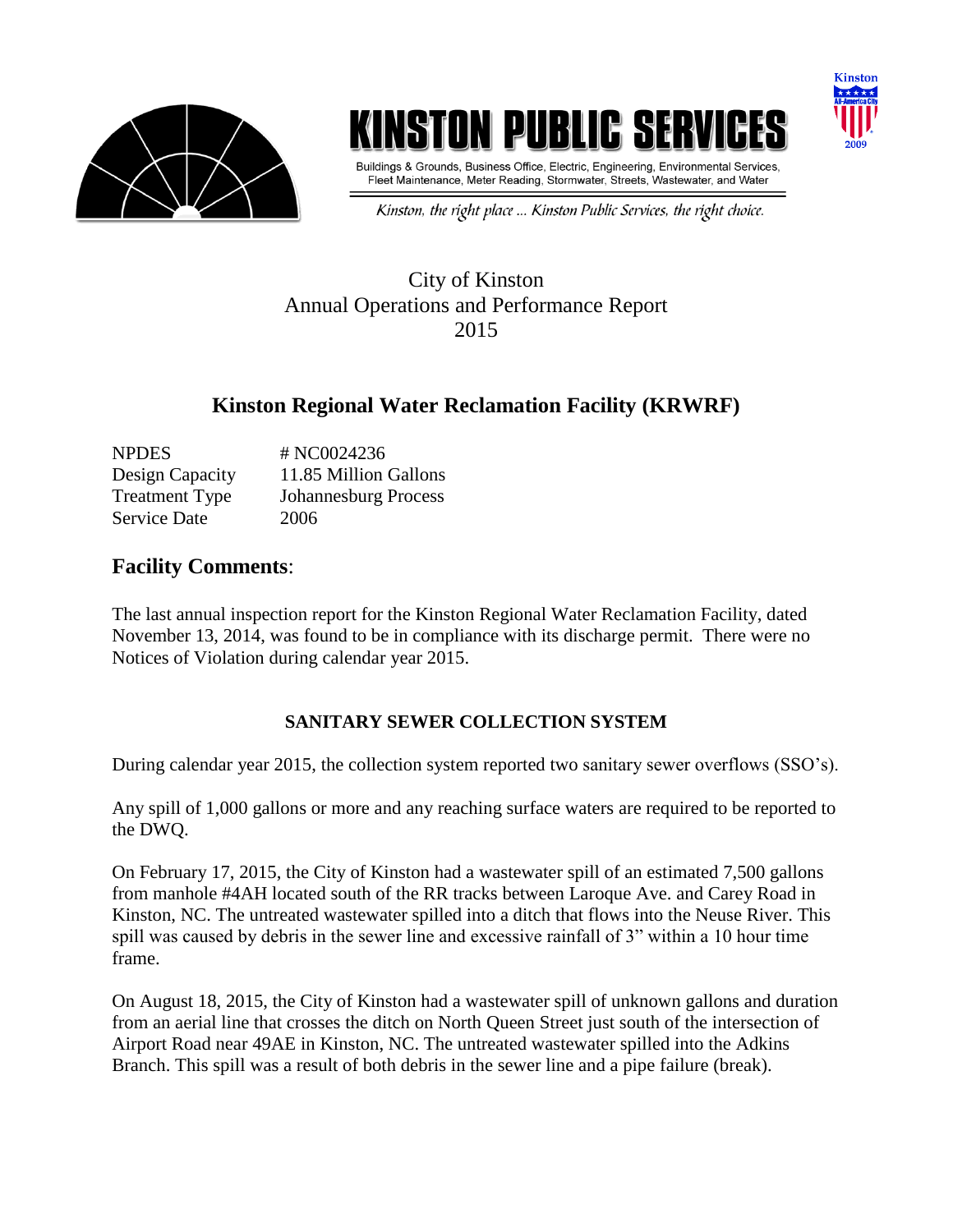The City of Kinston Public Services Department relieved the blockages, repaired the line, cleaned the surrounding area and notified the Division of Water Quality in both incidents.

Neither of the SSOs resulted in any fish kill or impairments of the surface waters.

The last annual inspection report for the collection system dated November 19, 2014.